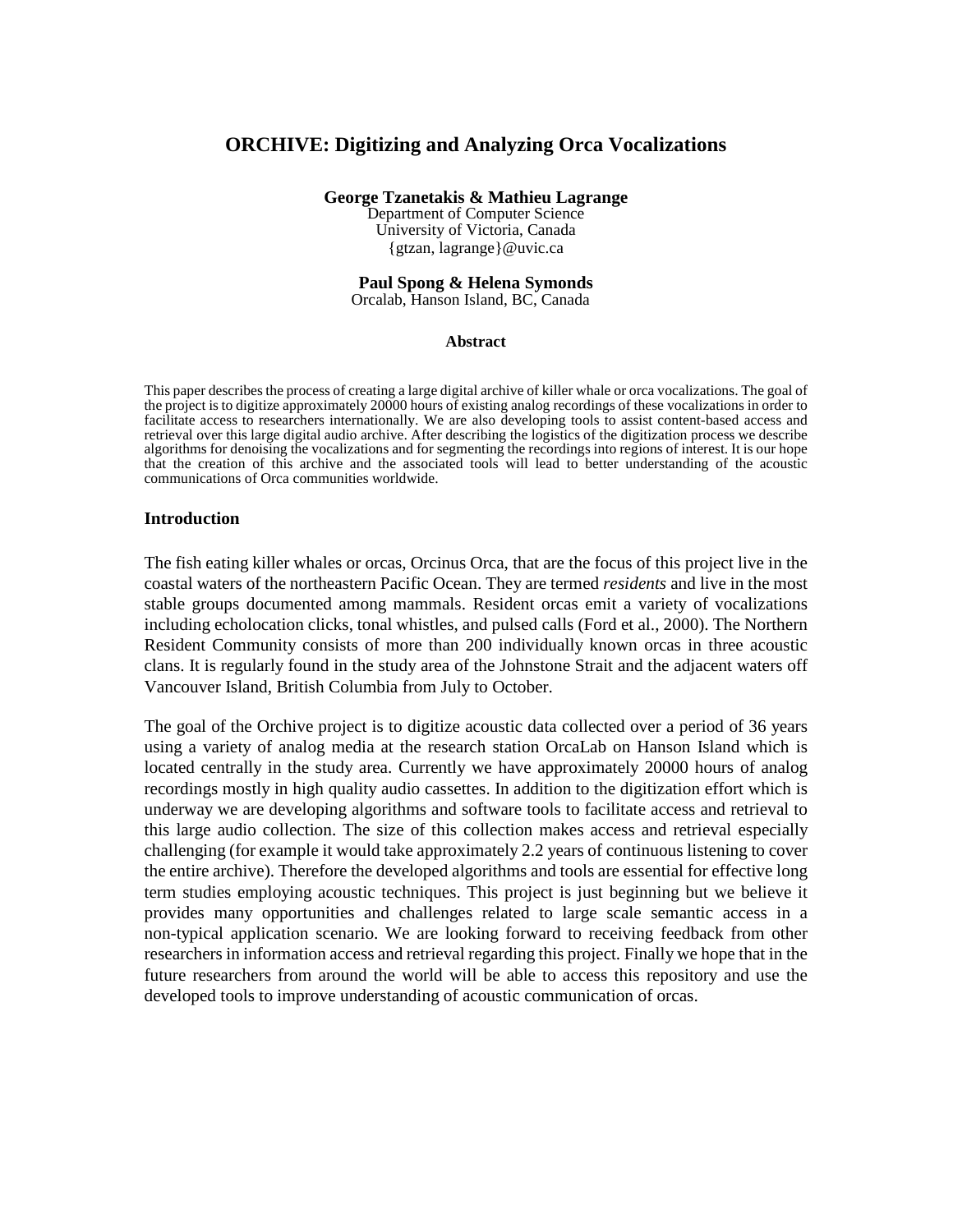

Figure 1: Summer core area of the Northern Resident community with land-based observation sites and the OrcaLab hydrophone network.

## **The recordings**

The acoustic data has been collected with a network of up to six radio-transmitting custom-made hydrophone stations (overall system frequency response 10 Hz to 15 kHz) monitoring the underwater acoustic environment of the area continuously, 24 hours a day and year around. Whenever whales are vocal the mixed output of radio receivers tuned to the specific frequencies of the remote transmitters is recorded on a two-channel audio cassette recorder. Use of mixer controls allows distinction of hydrophone stations and thus basic tracking of group movements. In addition to the acoustic data corresponding information is recorded in logs that are associated with specific tapes. This information is based on acoustic and visual data collected by volunteers, other independent researchers and whale watch operators. It includes various types of information such as number and identity of individuals, group composition, group cohesion, direction of movement and behavioral state (travel, motionless, forage and socialize). The logs also record the mixer settings.

The majority of the audio recordings consist of three broad classes of audio signals: background noise caused mainly by the hydrophones, boats etc, background noise with orca vocalizations and voice over sections where the observer that started the recording is talking about the details of the particular recording.

### **Digitization**

The logistics of digitizing all these analog audio tapes are challenging. We plan to record the 20000 hours of audio to uncompressed digital audio in stereo with a sampling rate of 44100 Hz, and 16-bit dynamic range. This results in approximately 1 GB / hour of audio so we will eventually require storage for 20 Terrabytes (TB) of data.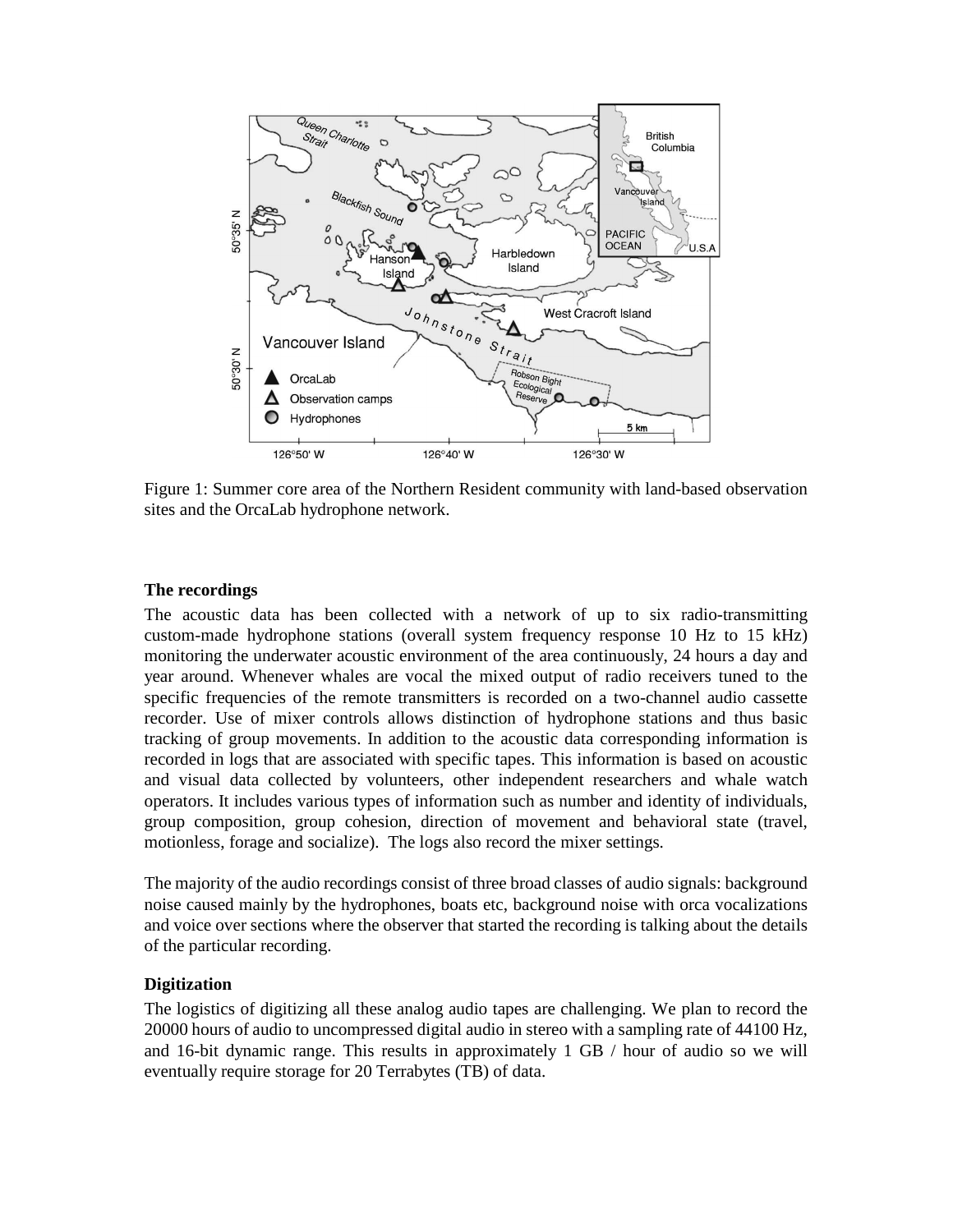After taking into consideration various tradeoffs between time, cost, robustness, power consumption (important for Orcalab which is not connected to a power grid) and other factors we decided to start the pilot phase of the project using two digitization stations. One of the stations is located at the University of Victoria and the other is located at Orcalab. Once the pilot phase is completed and any potential problems are worked out we will be able to scale the digitization effort by purchasing more digitizing stations. Each digitizing station consists of the following components: 1 Apple Mac Mini small-factor desktop computer, 2 dual tape Tascam 322 cassette players and 1 Tascam FW1804 multichannel firewire audio interface.

Each digitization station is capable of recording 4 stereo analog audio cassettes (8 channels) simultaneously at 44100 Hz. Although it is possible with more specialized hardware to record more channels simultaneously into 1 computer we have that 8 channels is best in terms of cost effectiveness and robustness. Custom software has been written to simplify the process of digitization requiring minimum human involvement (just manual loading of the cassettes and pressing the play buttons). Assuming 6 hours of digitization per day one station is capable of processing 16 tapes per day it would take approximately 3.5 years to digitize the entire archive. More digitization speed up the process linearly. Currently we have digitized approximately 200 tapes corresponding to 1% of the total archive. Digitizing this data has enabled us to iron out problem with throughput and the software as well as provide a test-bed for the tools described in the following sections. For storage we are currently using a combination of three storage devices: high-quality DVD+R are used for long term archiving as they have a much longer life than regular DVDs, 360 Gigabyte external hard drives are used for communication of data between the two locations and temporary storage, and a 7 Terabyte Apple XServe-Raid that we plan to scale up eventually is used for storing the overall archive and for data processing.

# **Denoising**

In most of the recordings the background noise level is very high. This is caused by water movement, rain drops, passing boats and underwater acoustic transmission. Therefore denoising is more challenging than standard audio recordings using regular microphones. Standard denoising algorithms require the user to provide a recording of the background noise, calculate its statistics and subsequently use these statistics to filter out the corresponding frequencies, see Vaseghi et al (1992) for further references. In many of the orca vocalizations standard denoising approaches fail as in the case of boat noise with moving frequencies dues to changes of the engine speed. On the other hand orca vocalizations are optimized for transmission in the noise underwater environment and therefore exhibit strong harmonic peaks. In order to separate the orca vocalizations from the background noise we utilize a new data-driven algorithm for simultaneous partial tracking and sound source formation proposed in Lagrange and Tzanetakis (2006). The algorithm is inspired by ideas in Computational Auditory Scene Analysis (Bregman, 1990).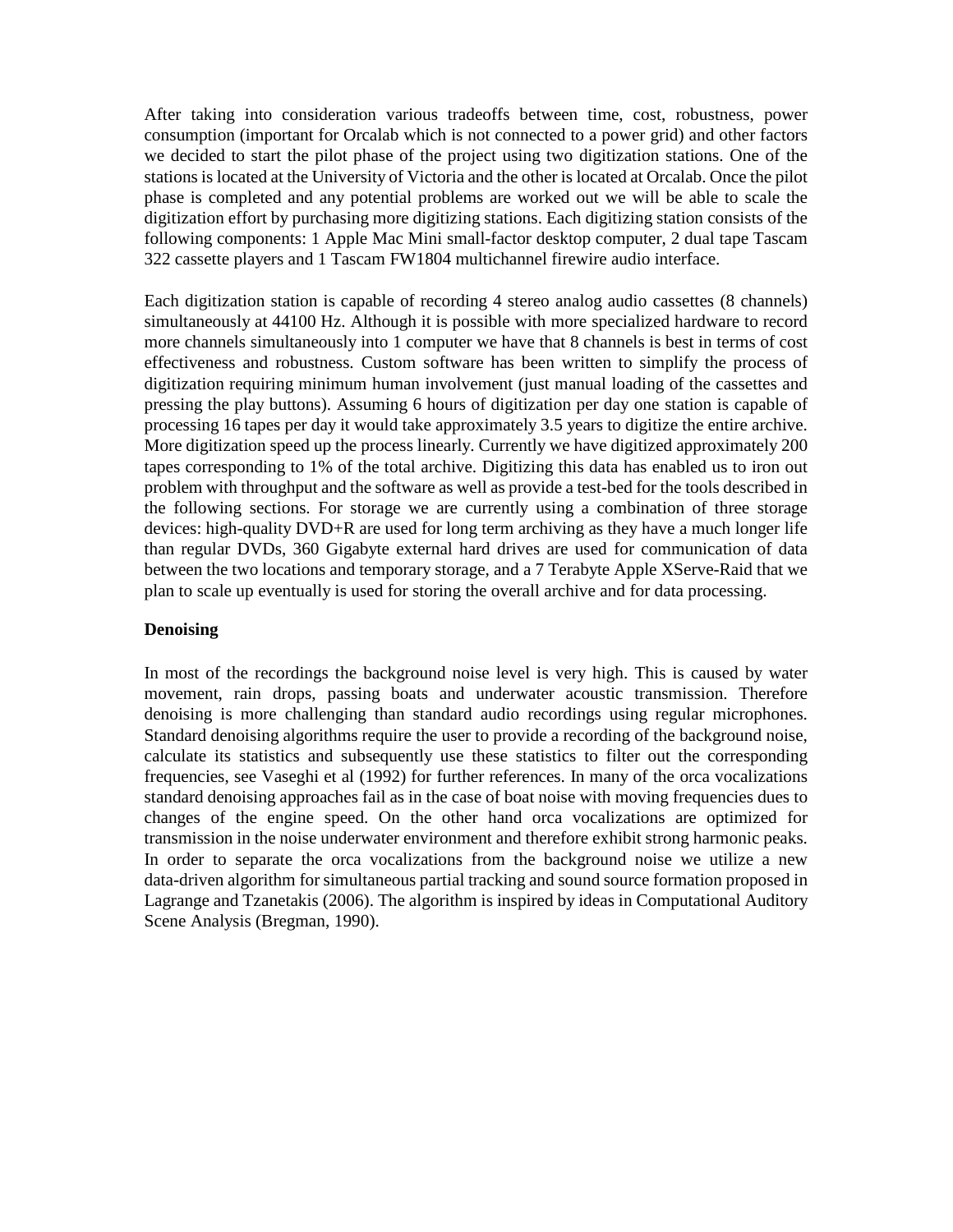

Figure 2: Block-Diagram of the audio processing unit used for denoising orca vocalizations.

Frequency bands with high energy are identified and similarities among them are computed. A graph algorithm called the *normalized cut* is then used in order to organize those prominent components according to several constraints. The modeling of human vocalization using time-varying sinusoids is a well-known and validated approach. Using such a model for orca vocalizations is also possible but lead to identification problems due to the non stationary nature of these calls. Preliminary experiments show that this algorithm is able to deal with this issue by optimizing continuity and harmonicity constraints globally in a larger time scale.

# **Classification and Segmentation**

Locating a particular segment of interest in a long monolithic audio recording can be various tedious as users have to listen to a lot of irrelevant parts until they can locate what they are looking for. Even though visualizations such as spectrograms can provide some assistance they still require a lot of manual effort. In this section we describe some initial proof-of-concept experiments for the automatic classification and segmentation of the orca recordings.

We have built a classifier for the automatic detection of the three main typos of audio encountered in the recordings namely: voice over, background noise and background noise with orca vocalizations, see middle of Figure 3. Initial evaluations using either artificial neural networks or support vector machines are very encouraging. By using a subset of the features proposed in Tzanetakis and Cook (2002) for musical genre classification we are able to correctly classify audio frames of 1 second with 95% accuracy. These initial experiments were done using 10 minutes of audio for training and 10 minutes for testing. The training data and testing data came from different analog cassettes. We are currently working on using larger datasets for training and testing.

The most common vocalizations are "discrete calls" which are highly stereotyped pulsed calls that can be divided into distinct call types (Ford, 1989). Studies have showed that "pods" which are social units comprised for one or more closely related matrilines have unique vocal repertoires of 7 to 17 discrete call types. Even we still haven't developed algorithms to classify calls into types we utilize a variation of the segmentation methodology proposed in Tzanetakis and Cook (2000) to identify the onsets of these "discrete calls". That way, researchers can directly skip forward and backward through the recording based on semantic units (the "discrete calls") rather than arbitrary units selected by the zoom level of the audio editing software.